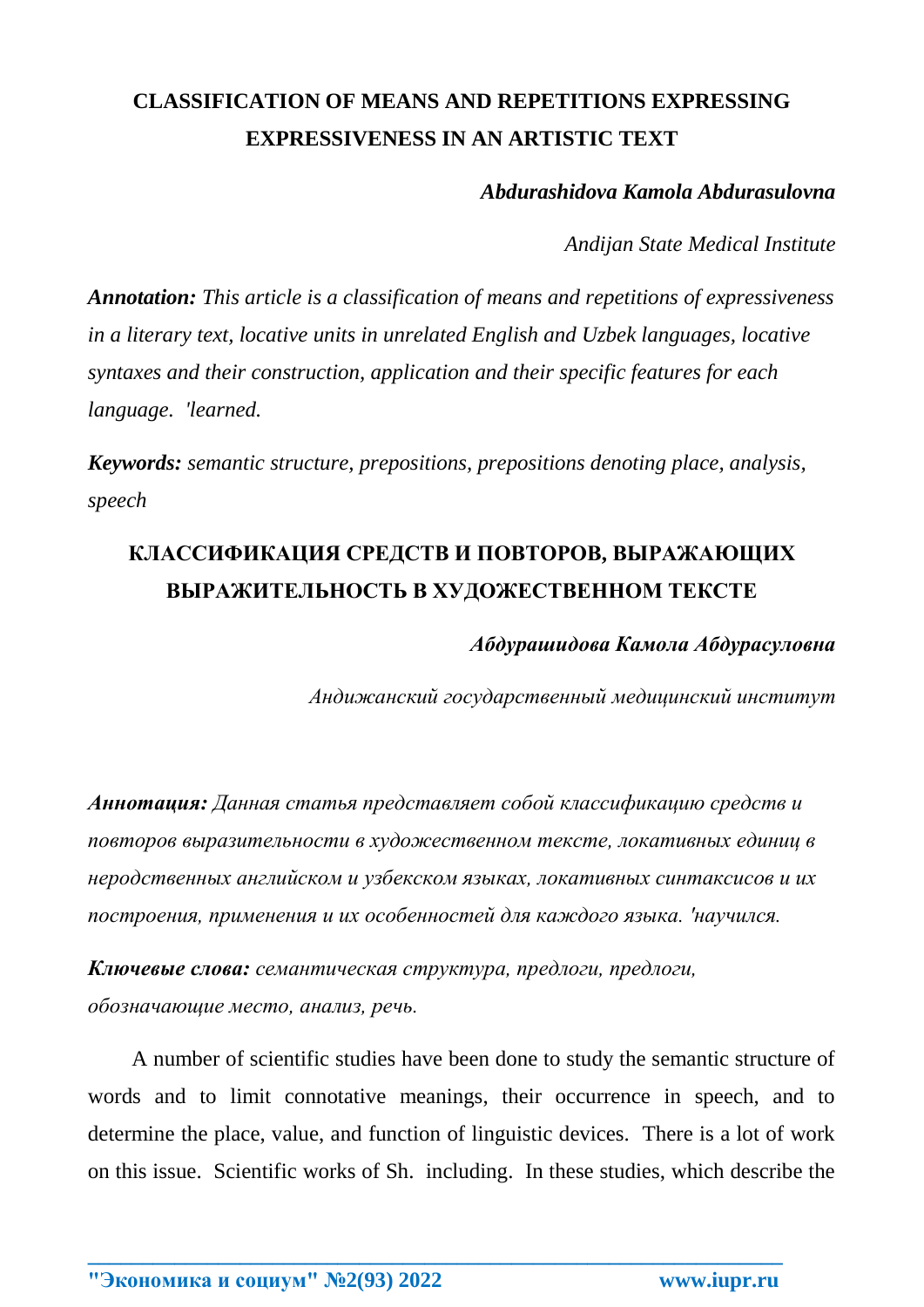methodological features of the means of expressing expressiveness, the connotative meaning of language (speech) units, which are important in the emergence of these methodological possibilities, is left out of the researchers' view. In such studies, the issue of achieving effectiveness in speech, mainly through means of expressiveness, is important.

The means of expressing expressiveness in English mainly include Expressive Means and Stylistic Devices.

Expressive Means are subdivided into several types, the first of which is phonetic expression.

In works of art and their translations, phonetic devices play a methodological role and increase the emotional impact of the text. Prolonged pronunciation of sounds, the use of one instead of the other can enhance the meaning, and express subtleties of meaning such as emphasis, surprise, excitement, irony. The writers' unique style of expression, their individual style of expression, is reflected in this melody.

Writers and poets make extensive use of the technical devices inherent in poetry, such as rhythm, rhyme, and rhyme.

Let us now consider these phonetic phenomena separately.

Rhyme is the combination of sounds of the same or similar type at the end of a word.1 Rhyme is very important. Rhyme constitutes poetry, that is, it distinguishes it from prose, and creates melody, making poetic speech melodic and expressive. For example: hay, day, play, clay, measure, pleasure.

If we analyze the above words, we will see that the last sounds are rhyming with each other. In the following verses, you can see that the last sounds of the word are rhyming in English and Uzbek.

**\_\_\_\_\_\_\_\_\_\_\_\_\_\_\_\_\_\_\_\_\_\_\_\_\_\_\_\_\_\_\_\_\_\_\_\_\_\_\_\_\_\_\_\_\_\_\_\_\_\_\_\_\_\_\_\_\_\_\_\_\_\_\_\_**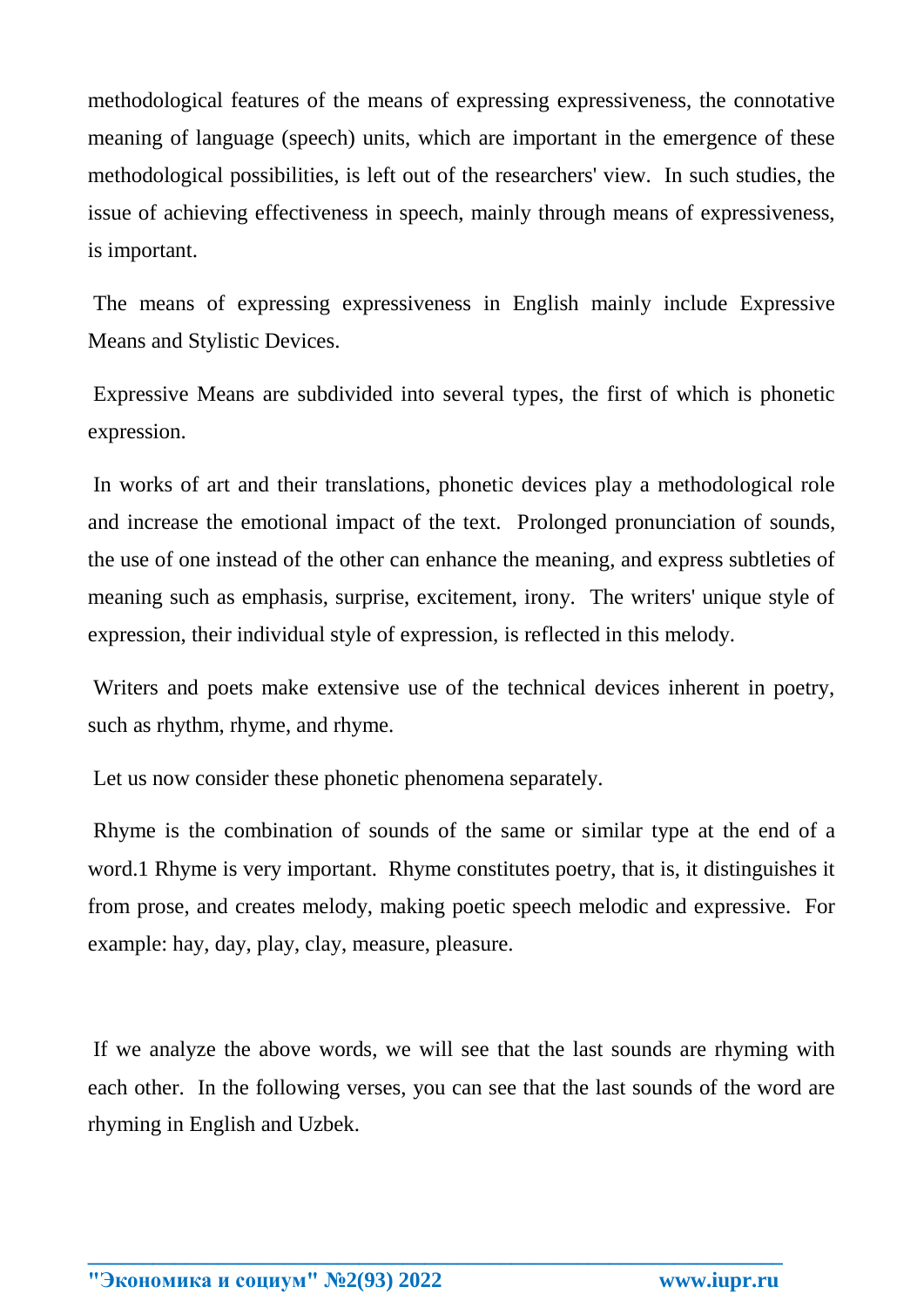The use of phonetic originality as a methodological tool in the speech of the character in the works is one of the phonostylistic means of artistic expression in the emotional state of the protagonist, increasing the effectiveness of the image.

Replacing one sound with another in speech also serves a methodological function. Not being able to pronounce the sounds in a word correctly, using one instead of the other, is often characteristic of children's speech. The phenomenon of fluent sound exchange, which is characteristic of children's speech, is skillfully used by writers as one of the means of expressing expressiveness.

The authors also quote the speech of the characters in order to increase the expressiveness of their work.

Let's pay attention to the following passage from the author A. Hasan's "Mutawali's hand child devils".

The gemination of the consonant sounds "chch", "zz", and "shsh" in this example, along with enhancing the meaning, also served to strengthen the core vocalism of the first syllable.

Double pronunciation and spelling of consonant sounds are common, especially in lexical combinations of applause and cursing. This requires that the word be pronounced with a special intonation. At the same time, the positive and negative meaning of the word attracts the listener's attention more actively.

The melody of the sounds and the rhythmic organization of their sounds are of great importance in the quick recollection of a work or poem, which is made up of events such as dropping, exaggeration, hesitation, elongation of consonant letters in a word.

The second of the means of expression expressing expressiveness in English is the lexical expressive means.

**\_\_\_\_\_\_\_\_\_\_\_\_\_\_\_\_\_\_\_\_\_\_\_\_\_\_\_\_\_\_\_\_\_\_\_\_\_\_\_\_\_\_\_\_\_\_\_\_\_\_\_\_\_\_\_\_\_\_\_\_\_\_\_\_**

## **REFERENCES**